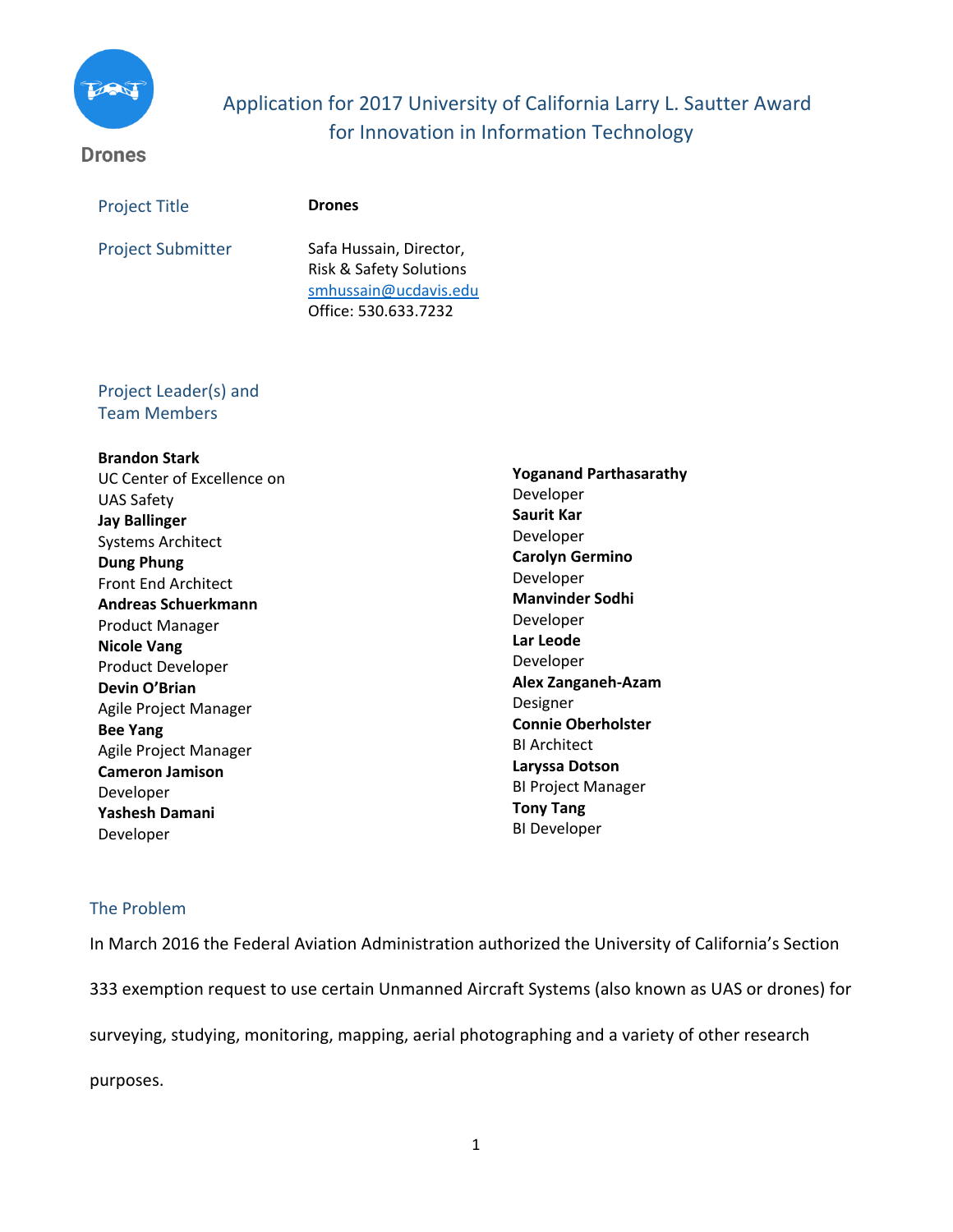The UC Center of Excellence on UAS Safety was charged with ensuring that drones flown on UC campuses comply with FAA regulations and standards as well as UC policies. Many campus organizations – from engineering students to agricultural researchers to facility management – were eager to put drones to use.

The center needed a quickly-deployed, simple-to-use UAS management system that would meet all FAA requirements as well as ensure that each campus could track its drone use.

#### The Solution: Drones

Drones allows users to register UAS, pilots and request flights with the UC Center of Excellence on

UAS Safety.

| $\equiv$   UC Safety   Drones |                                                                                                                                                                                                                               | $\blacksquare$ $\odot$ |
|-------------------------------|-------------------------------------------------------------------------------------------------------------------------------------------------------------------------------------------------------------------------------|------------------------|
|                               | To help you navigate the federal laws and UC policies regarding Unmarned Aircraft System (UAS) usage, the University of<br>California has established the Center of Excellence on UAS Safety.<br>Tell me more.                |                        |
|                               | Organize and plan your flight operations through a flight request to ensure compliance with federal regulations. Add new<br>aircrafts to the UC Drone system or edit existing aircraft.<br>Manage Flights<br>Manage Aircrafts |                        |
|                               | Register or update your pilot registration or qualifications.<br>Pilot                                                                                                                                                        |                        |

*Figure 1: Landing Page of Drones*

Features include:

- Once a pilot and aircraft has been registered into the system, they become searchable
- Search for existing flight requests or reports by status or date
- Ability to create a new flight request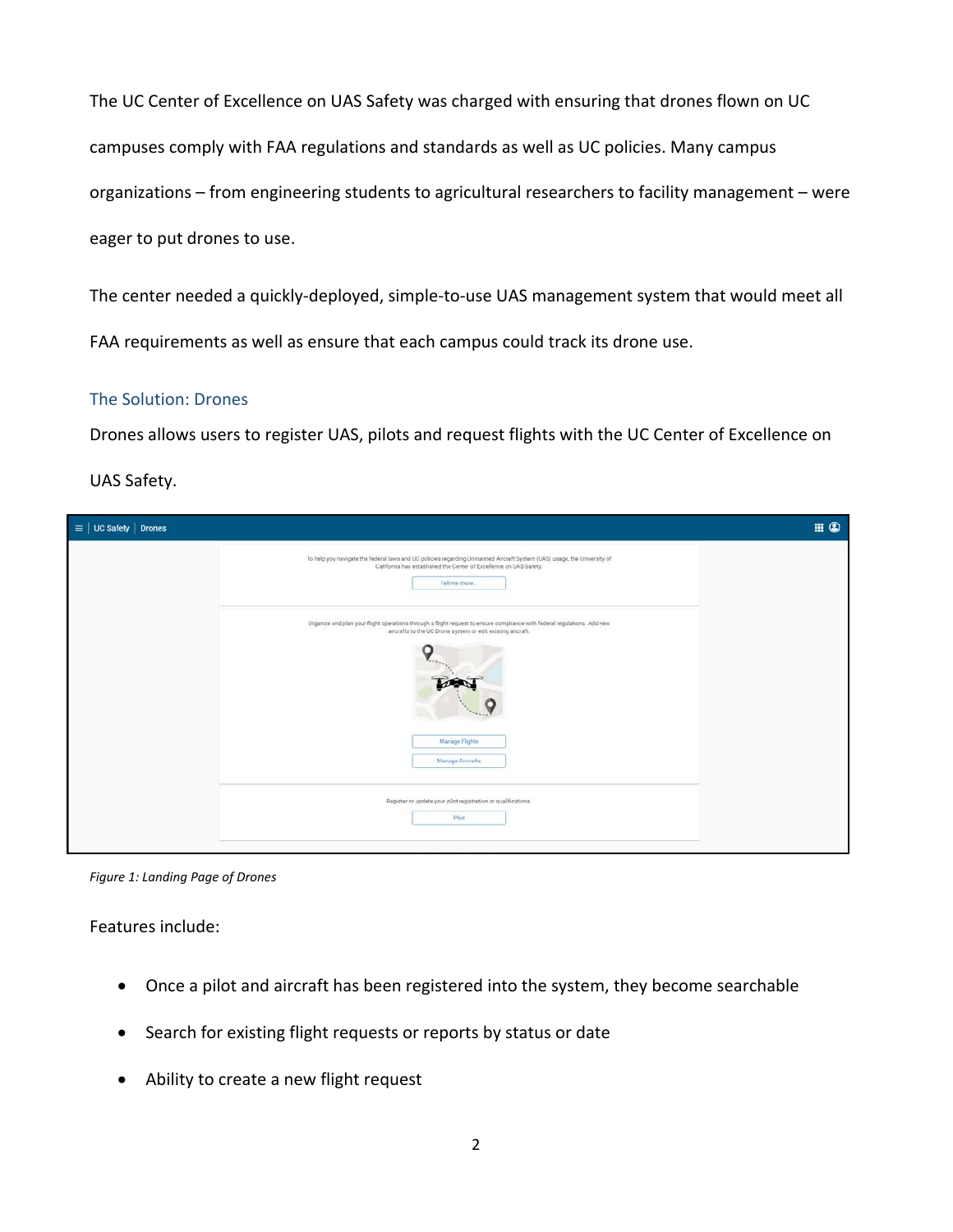- Latitude and longitude can be entered manually or by using the provided map, which includes filters for standard or satellite view, different controlled airspaces and types of airports
- Ability to attach documents, for example, flight plans and crowd control plans
- Ability to check flight request status
- Once a flight request has been approved, users can create a flight report that can then be edited to indicate any changes due to weather or ground hazards as well as equipment malfunctions, takeoff and landing damages and accidents and mishaps
- Ability to clone flight requests or reports, for repeat flight requests

| $\equiv$   UC Safety   Drones |                                                                                                                                                                                                                         |                                                                                          | $\blacksquare$ $\odot$ |
|-------------------------------|-------------------------------------------------------------------------------------------------------------------------------------------------------------------------------------------------------------------------|------------------------------------------------------------------------------------------|------------------------|
|                               | Register an Aircraft<br>Please supply information about your unmanned aircraft.<br>Manufacturer<br>Model<br>FAA Registration Number<br>Storage Location<br>Is the aircraft UC owned?<br>@ Yes<br>C No<br>Cancel<br>Save | Responsible Person<br>University of California, Davis<br>Search by last name, first name |                        |

*Figure 2: Register and Aircraft Page*

Released in September 2016, Drones has already been adopted by 8 of the 10 UC campuses.

Each of our products comes with a variety of implementation tools that institutions can choose to simplify the adoption process. This includes templated electronic and/or print-ready announcements outlining the product, PowerPoint presentations about the product, print-ready or electronic tutorials and "how-to" videos that demonstrate how to complete certain tasks.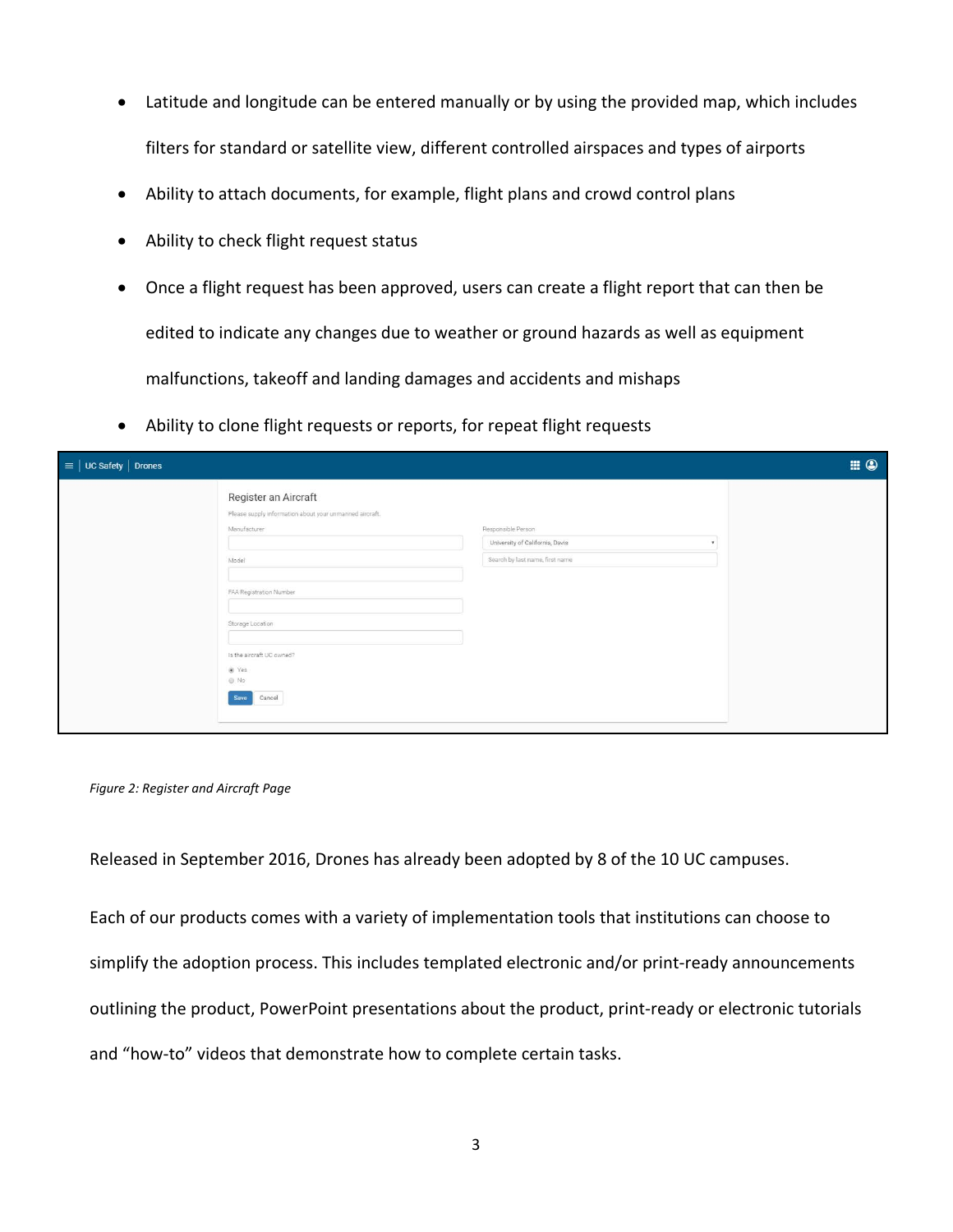#### Drones Dashboard

The Drones Dashboard was developed for the Center of Excellence on Unmanned Aircraft System Safety. The goal for the dashboard is to provide a comprehensive view of all flights and aircraft information. The first view of the Drones Dashboard allows users to quickly identify the location of flights through the Dashboard's interactive map and also gain insight as to the purpose and duration of flights. The second view of the Dashboard is focused more on the aircrafts. Users can identify the different models of aircrafts along with the total number pilots and pilot location. All of this data helps UC better understand the usage of drones and ensure that campuses are adhering to drone policies and meeting state and federal requirements.



*Figure 3: Dashboard featuring flights*

## Technology Used

Drones was built using Agile methodologies: Iterative, test-driven development in one-week sprints utilizing a combination of Scrum and Kanban. Through this approach the team was able to deliver critical business value quickly and support the Center of Excellence for UAS Safety.